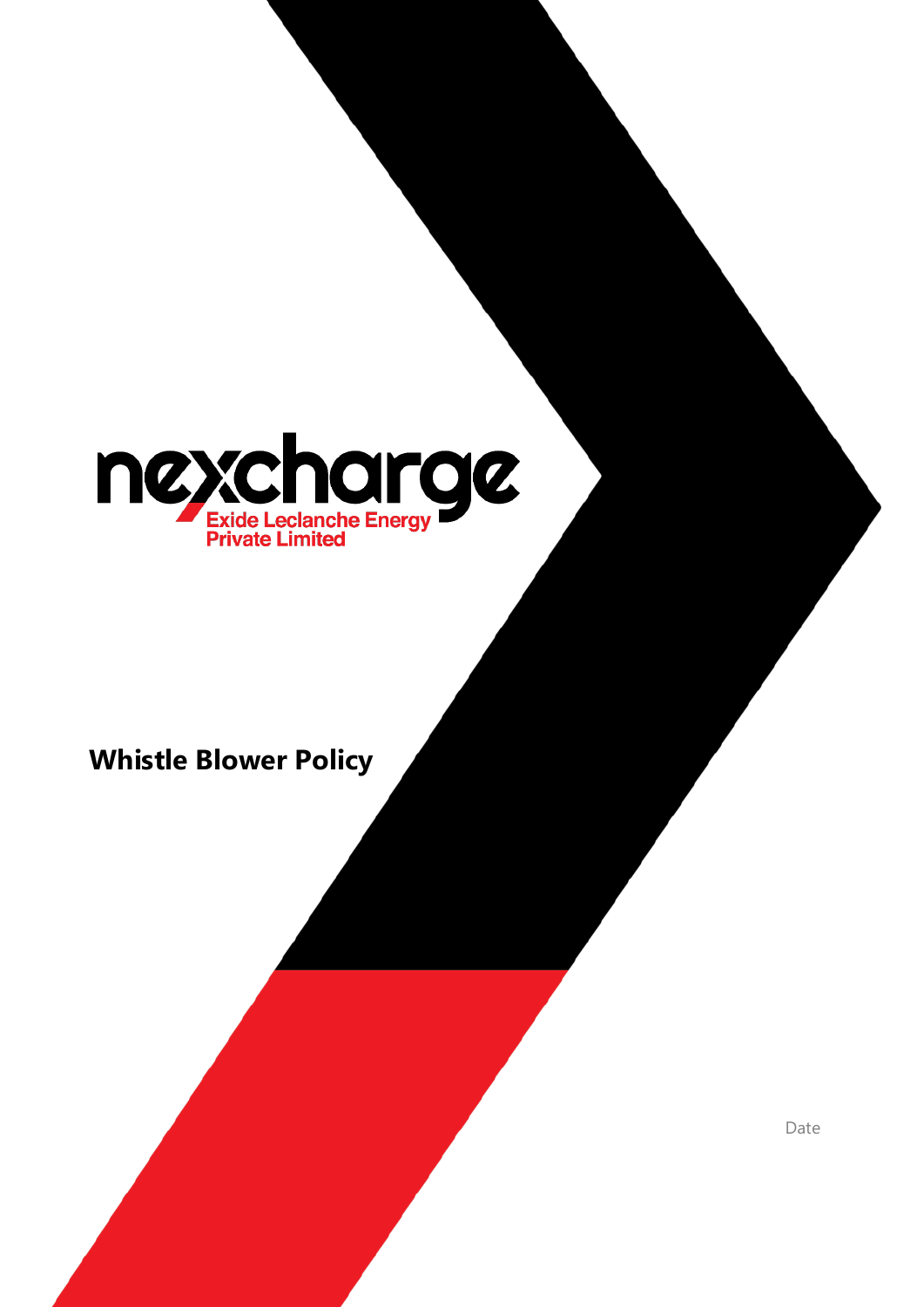

# **EXIDE LECLANCHE ENERGY PRIVATE LIMITED**

# **WHISTLE BLOWER POLICY**

#### **1. PREAMBLE**

As a Company, Exide Leclanche Energy Private Limited believes in the conduct of the affairs of its constituents in a fair and transparent manner by adopting highest standards of professionalism, honesty, integrity and ethical behavior. In pursuit of the same, the Company encourages employees to raise genuine concerns about any malpractices in the workplace without fear of retaliation and will protect them from victimization or dismissal.

In compliance with the provisions of Section 177 (9) and (10) of the Companies Act 2013 read with Rule 7 of Companies (Meeting of Board and its Powers) Rules 2014, including any amendments thereto, the Company has been mandated to establish a vigil mechanism for directors and employees to report genuine concerns.

Accordingly, this Whistle Blower Policy ("the Policy" or "this Policy") has been formulated with a view to provide a vigil mechanism for 'Employees' and 'stakeholders' to report to the chairperson of the Audit Committee instances of unethical, actual or suspected, fraud or violation of the Company's Code or Policies

This Policy allows for disclosure of such matters internally, without fear of reprisal, discrimination or adverse employment consequences, and also permits the Company to address such disclosures or complaints by taking appropriate action, including but not limited to, disciplining or terminating the services of those responsible

# **2. OBJECTIVES**

The purpose and objective of this Policy is to provide a framework to promote responsible and secure whistle blowing. It protects the employees, directors and stakeholders wishing to raise a concern about serious irregularities within the Company.

The Company is committed to adhere to the highest standards of ethical, moral and legal conduct of business operations and to maintain the standards and objectives mentioned above, the Company encourages its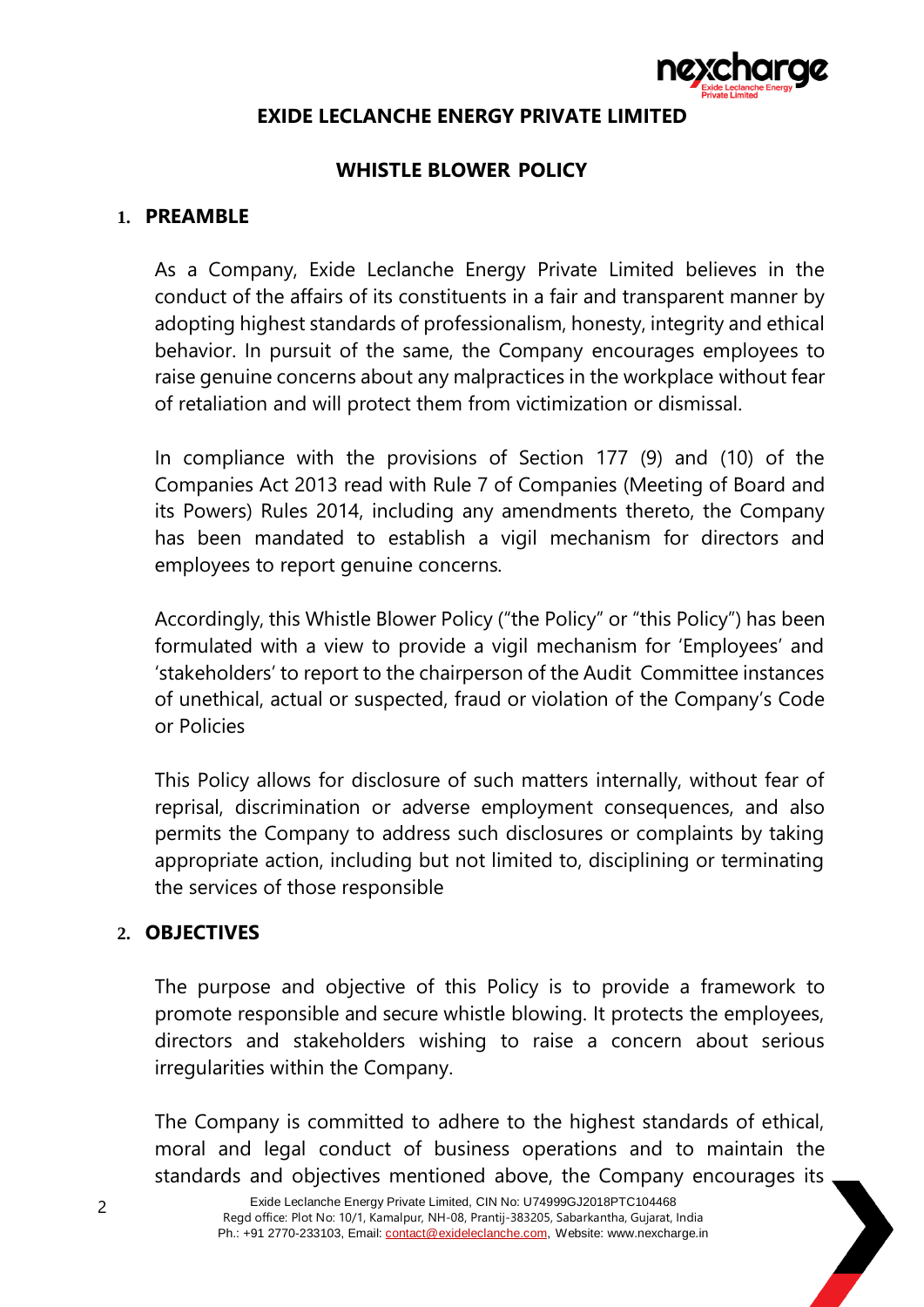

employees and stakeholders who have genuine concerns about suspected misconduct to come forward and express these concerns without fear of punishment or unfair treatment.

A Vigil (Whistle Blower) mechanism provides a channel to the employees and stakeholders to report to the management concerns about unethical behavior, actual or suspected fraud or violation of the Codes of conduct or policy. The mechanism provides for adequate safeguards against victimization of employees and stakeholders to avail of the mechanism and provide for direct access to the Chairperson of the Board.

This policy, however, neither releases employees from their duty of confidentiality in the course of their work nor can it be used as a route for raising malicious or unfounded allegations against people in authority and / or colleagues in general.

# **3. DEFINITIONS**

**"Board"** means the Board of Directors of the Company.

**"Company"** means Exide Leclanche Energy Private Limited

**"Employee"** means all the present employees and Directors of the Company (whether working in India or abroad)

"**Good Faith**" An Employee or director shall be deemed to be communicating in "good faith", if there is a reasonable basis for communication of unethical and improper practices or any other alleged wrongful conduct. Good Faith shall be deemed lacking when the Employee or director does not have personal knowledge on factual basis for the communication or where the Employee or director knew or should have known that the communication about the unethical and improper practices or alleged wrongful conduct is malicious, false or frivolous.

**"Protected Disclosure"** means any communication in good faith that discloses or demonstrate information that may evidence illegal or unethical or improper behaviour, actual or suspected fraud or improper activity. It should be factual and not speculative or in an interpretation / conclusion and should contain as much specific information as possible to allow for proper assessment of the nature and extent of the concern.

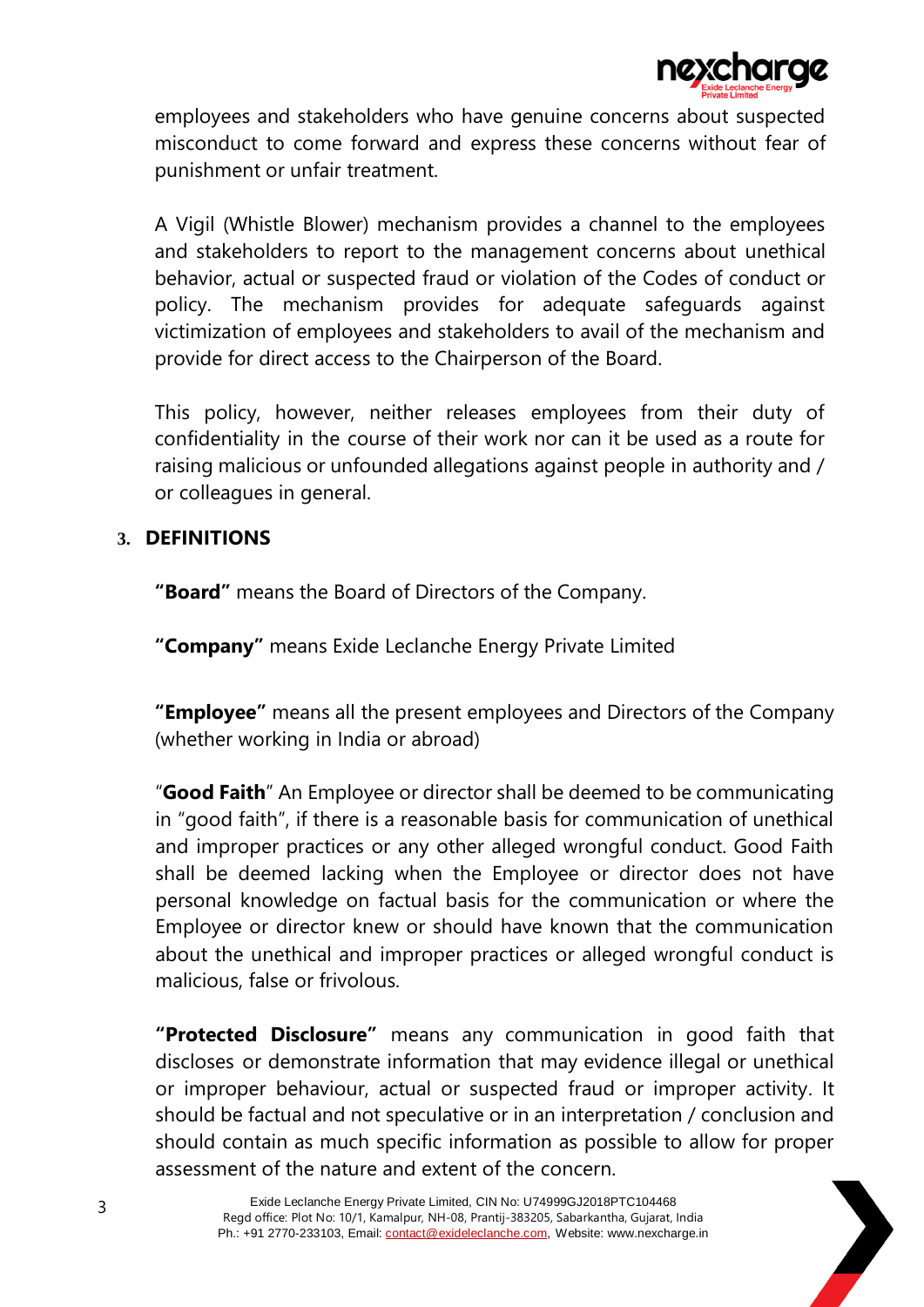

**"Subject"** means a person or group of persons against or in relation to whom aProtected Disclosure is made or evidence gathered during an investigation.

**"Whistle Officer"** means **CEO** of the Company nominated/appointed to receive protected Disclosures from whistle blowers, maintaining records thereof, placing the same before the Audit committee for its disposal and informing the Whistle Blower the result thereof.

**"Whistle Blower"** is an employee or group of employees or any stakeholder who make a Protected Disclosure under this Policy and referred in this policy as complainant.

# **4. SCOPE**

- i. The Whistle Blower's role is that of a reporting party with reliable information. They are neither required nor expected to function as investigators or finders of fact, nor would they determine the appropriate corrective or remedial action that may be warranted in a given case. Whistle Blowers provide initial factual information backed by a reasonable belief that an improper or unethical practice has occurred.
- ii. Whistle Blowers should not act on their own in conducting any investigative activities, they do not have a right to participate in any investigative activities other than as requested by the Whistle Officer / Chairperson of the Board or the Investigators.
- iii. Reportable matters in the context of this policy include but are not limited to malpractices / events which have taken place / suspected to take place involving:
	- $\triangleright$  abuse of authority.
	- $\triangleright$  breach of contract.
	- $\triangleright$  breach of the Company code of conduct.
	- $\triangleright$  Financial irregularities including questionable accounting or auditing matters, fraud or suspected fraud, or deliberate error in preparation of financial statements or misrepresentation of financial reports, bribery, corruption.
	- $\triangleright$  Manipulation of company data / records.
	- $\triangleright$  Pilferage including of confidential / proprietary information.
	- $\triangleright$  Any unlawful act whether criminal/civil.

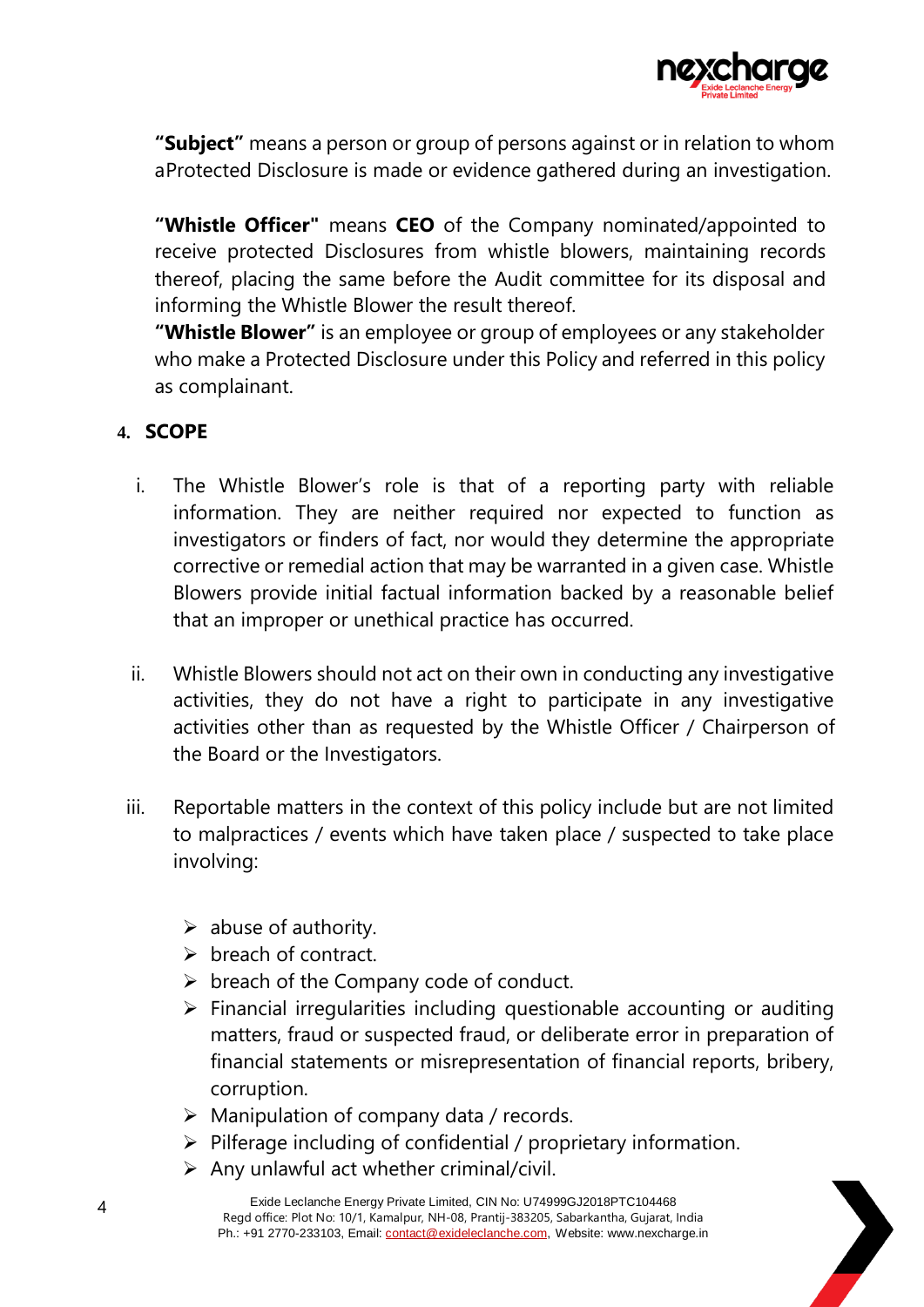

- $\triangleright$  Deliberate violation of the law/ rules/ regulation.
- $\triangleright$  misappropriation of company's funds / assets.
- $\triangleright$  employee misconduct.
- $\triangleright$  health & safety.
- $\triangleright$  environmental issues.
- $\triangleright$  negligence causing substantial and specific danger to public health and safety.
- $\triangleright$  leak of unpublished price sensitive information (UPSI).
- $\triangleright$  and any other unethical conduct.
- iv. This Policy is intended to encourage and enable employees to raise serious concerns within the Company prior to seeking resolution outside the Company.
- v. Protected Disclosure will be appropriately dealt with by the Whistle Officer.
- vi. This Policy is not, however, intended to question financial or business decisions taken by the Company that are not reportable matters nor should it be used to reconsider any matters which have already been addressed pursuant to disciplinary or other internal procedures of the Company. Further, this Policy is not intended to cover career related or other personal grievances.
- vii. This Policy extends to all Employees and Stakeholder and comes into effect immediately.

# **5. ELIGIBILITY**

All Employees. Directors and Stakeholders of the Company are eligible to make Protected Disclosures under the Policy. The Protected Disclosures should be in relation to matters concerning the Company.

# **6. GUIDING PRINCIPLES**

- i. To ensure that this policy is adhered to and to assure that the concern will be acted upon seriously, the Company will:
	- a) Ensure that the Whistle Blower and/or the Whistle Officer is not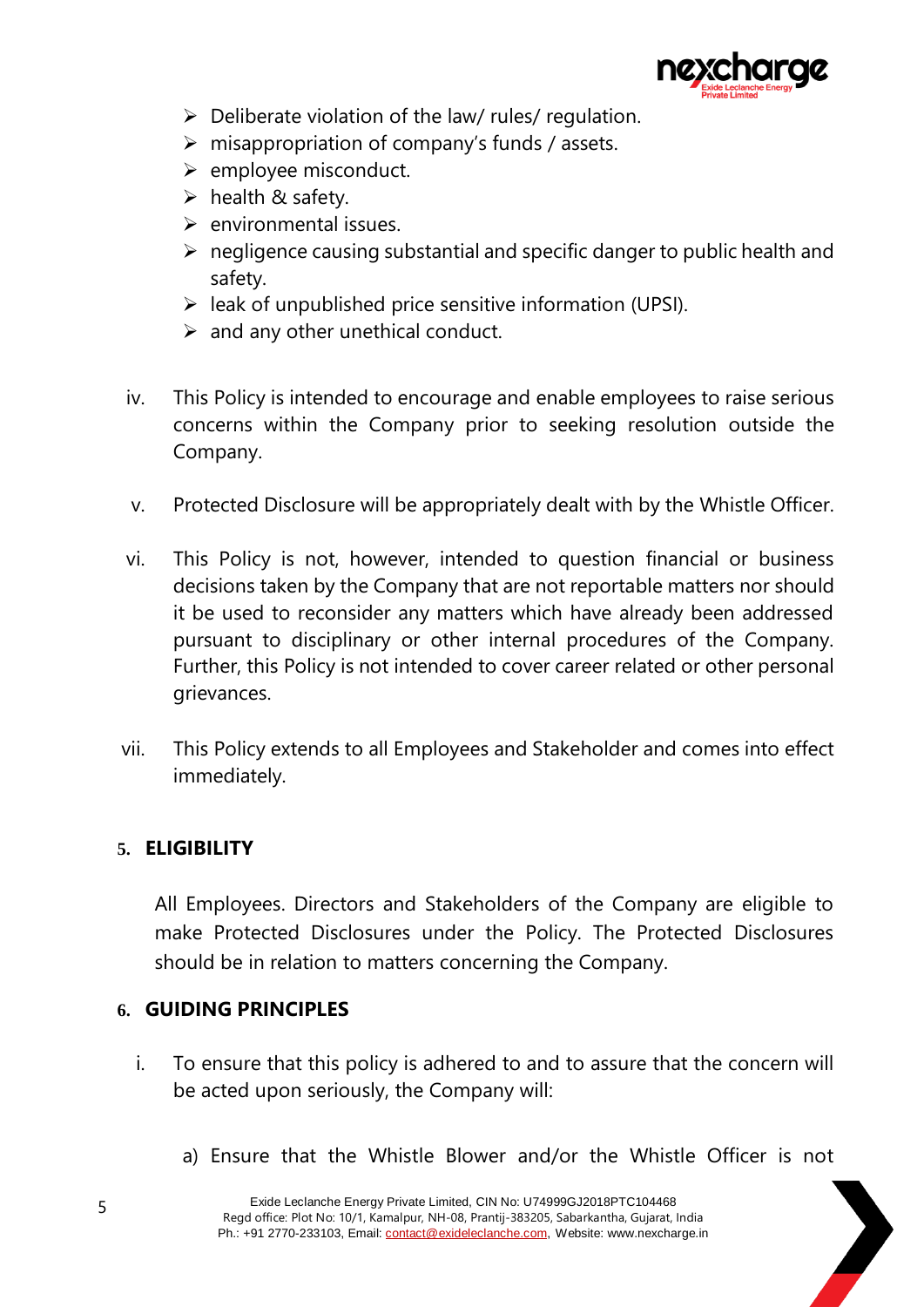

victimized for doing so.

- b) Treat victimization as a serious matter, including initiating appropriate action on such person/s.
- c) Ensure complete confidentiality.
- d) Not attempt to conceal evidence of the Protected Disclosure.
- e) Take appropriate action, if anyone destroys or conceals evidence of the Protected Disclosure made / to be made.
- f) Provide an opportunity of being heard to the person involved especially to the Subject

# **7. PROCEDURE**

- i. All protected Disclosures should be reported in writing by the complainant as soon as possible, not later than 30 days after the Whistle Blower becomes aware of the same and should be reported in writing so as to ensure a clear understanding of the issues raised and should either be typed or written in legible handwriting in English, Hindi or in the regional language of the place of employment of the Whistle Blower.
- ii. The protected Disclosure should be submitted either under a covering letter signed by the complainant in a closed and secured envelop and should be super scribed as "**Protected** disclosure **under the Whistle Blower policy**" or sent through email with the subject "**Protected disclosure the Whistle Blower policy**". If the complaint is not super scribed and closed as mentioned above, it will not be possible for the Whistle officer to protect the complainant and the protected disclosure will be dealt with as if a normal disclosure.
- iii. The Whistle Blower must disclose his/her identity in the covering letter forwarding such Protected Disclosure. Protected Disclosures expressed anonymously will not be considered / investigated. The Whistle Officer shall detach the covering letter and forward only the Protected Disclosure to the Investigators for investigation and protect the confidentiality of the Whistle Blower, in any other manner.
- iv. The contact details of the Whistle Officer are as under:
	- a. The Whistle Officer (CEO)

Exide Leclanche Energy Private Limited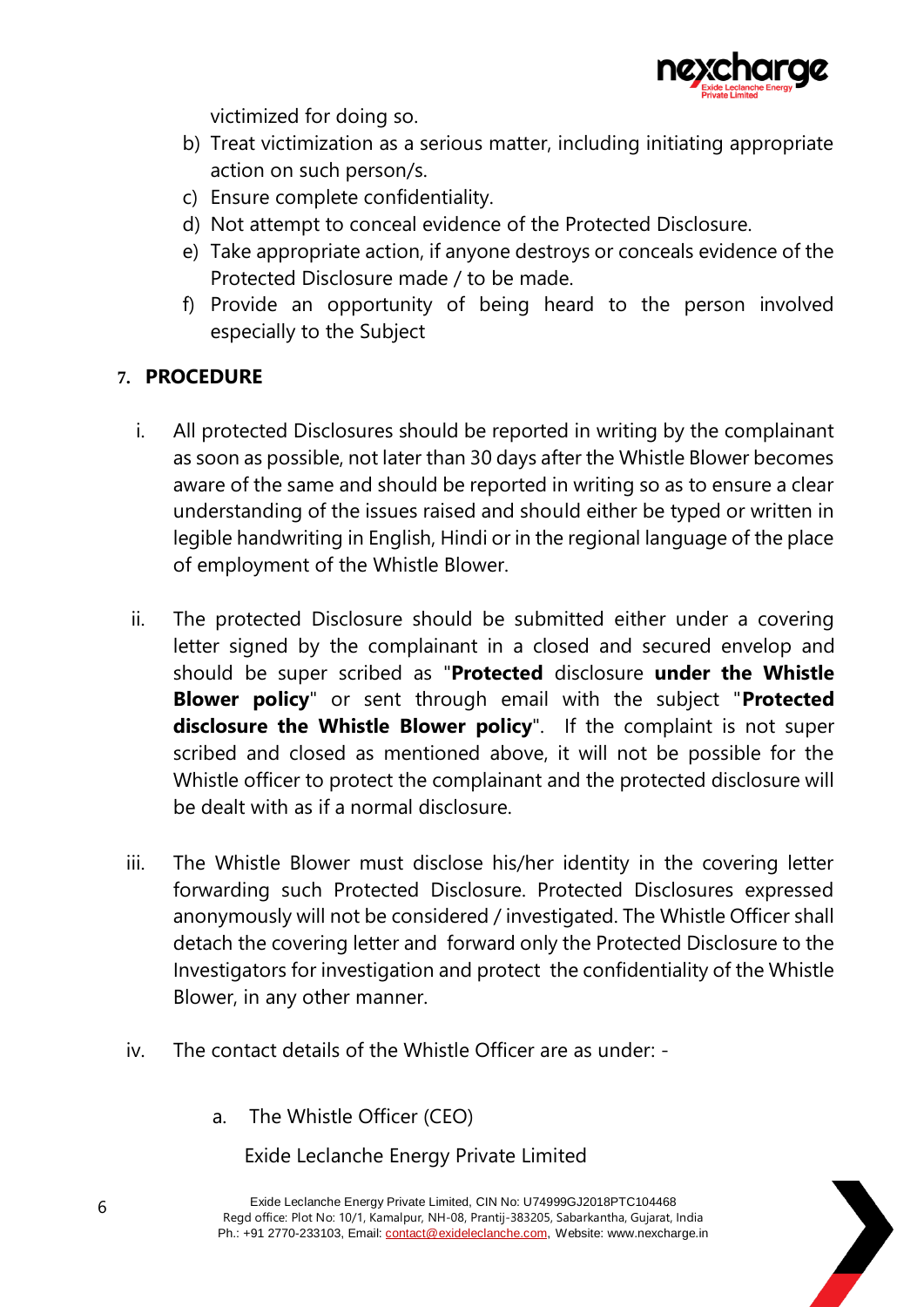

Plot No 10/1, NH-08, kamalpura, Prantij- 383205, Sabarkantha

Email: ethics@exideleclanche.com

- v. To protect the identity of the complainant, the Whistle Officer will not issue any acknowledgement to the complainants, and they are advised neither to write their name / address on the envelope nor enter any further correspondence with the 'Whistle officer. The Whistle Officer shall ensure that in case any further clarification is required he will contact the complainant.
- vi. The Whistle Officer shall not entertain anonymous / Pseudonymous disclosure. While this Policy is intended to protect genuine Whistle Blowers from any unfair treatment as a result of their disclosure, misuse of this protection by making frivolous and bogus complaints with mala-fide intentions is strictly prohibited. An employee who makes complaints with malafide intentions and which is subsequently found to be false will be subject to strict disciplinary action.
- vii. The Whistle blower's role is that of a reporting party. Whistle blowers are not investigators or finders of facts; neither can they determine the appropriate corrective or remedial action that may be warranted.
- viii. Although a Whistle blower is not required to furnish any more information than what he/she wishes to disclose, it is essential for the Company to have all critical information in order to enable the Company to effectively evaluate and investigate the complaint. It is difficult for the company to proceed with an investigation on a complaint, which does not contain critical information such as the specific charge. The complaint or disclosure must, therefore, provide as much detail and be as specific as possible in order to facilitate the investigation.
	- ix. To the extent possible, the complaint or disclosure must include the following:
		- 1. The employee, and/or outside party or parties involved.
		- 2. The sector of the Company where it happened (Location, Department, office).
		- 3. When did it happen: a date or a period of time.
		- 4. Type of concern (what happened).

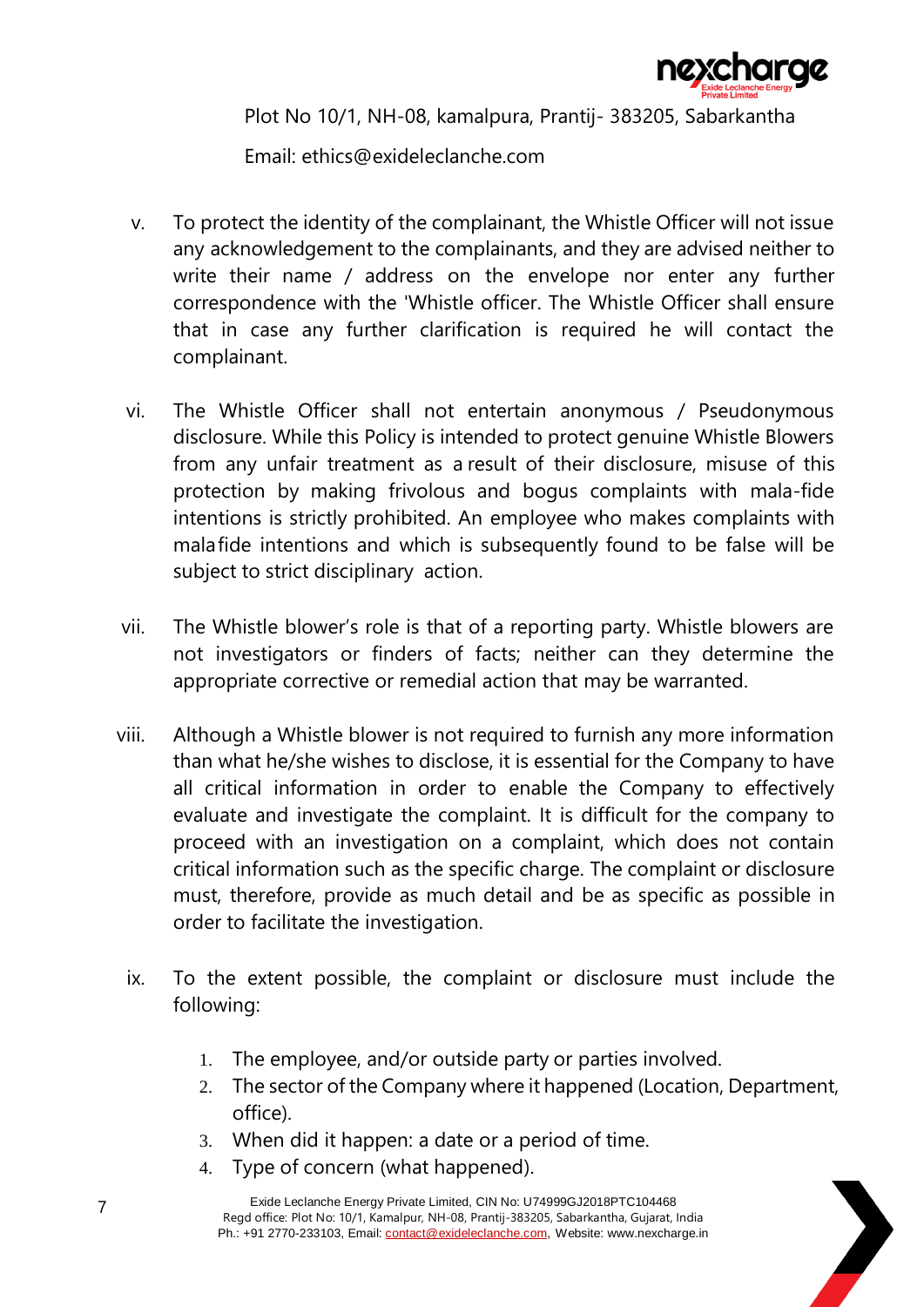

- a) Financial reporting.
- b) Legal matter.
- c) Management action.
- d) Employee misconduct; and/or
- e) Health & safety and environmental issues.
- 5. Submit proof or identify where proof can be found, if possible.
- 6. Who to contact for more information, if possible; and/or?
- 7. Prior efforts to address the problem, if any.
- x. All allegations received will be documented and assigned an identification number.
- xi. If initial enquiries by the Whistle Officer indicate that the concern has no basis, or it is not a matter for investigation to be pursued under this Policy, it may be dismissed at this stage. The decision shall be documented and communicated to the Whistle Blower.
- xii. Where initial enquiries indicate that further investigation is necessary, the Whistle Officer may take the help of any internal / external Investigators to facilitate the investigation process

# **8. INVESTIGATION**

- i. All Protected Disclosures under this policy will be recorded and thoroughly investigated. The Whistle Officer will carry out an initial investigation either himself / herself or by involving any other Officer of the Company / Committee constituted for the same or an outside agency before referring the matter to the Board of Directors of the Company for needful action.
- ii. The Board, if deems fit, may call for further information or particulars from the complainant and at its discretion, consider involving any other / additional Officer of the Company and / or committee and/ or an outside agency for the purpose of investigation.
- iii. The investigation by itself would not be tantamount to an accusation and is to be treated as a neutral fact-finding process. The investigation shall be completed normally within 90 days of the receipt of the protected disclosure and is extendable by such period as the Board deems fit.
- iv. The identity of a Subject will be kept confidential to the extent possible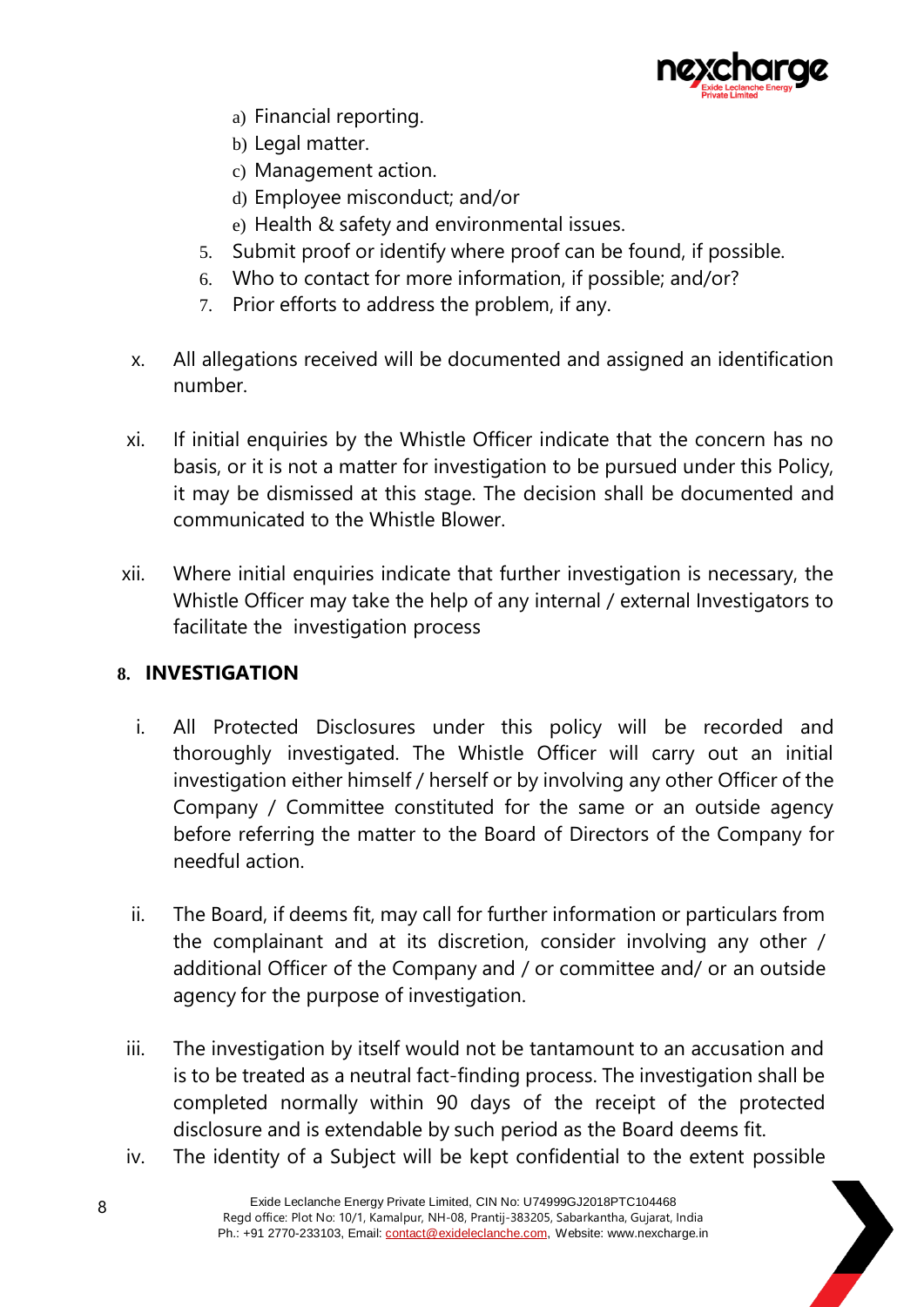

given legitimate requirements of law and the investigation.

- v. Subject will be informed of the allegations at the outset of a formal investigation and be given sufficient opportunities for providing inputs during the investigation.
- vi. Subject shall duly co-operate with the Whistle Officer or any of the Investigators during investigation to the extent that such co-operation will not compromise self-incrimination protections available under the applicable laws.
- vii. Subject has a right to consult with a person/s of choice, save and except the Whistle Officer, Investigators and the Whistle Blower. This may involve representation including legal representation. Subject shall be free at any time to engage counsel at their own cost to represent them in the investigation proceedings.
- viii. Subject has a responsibility not to interfere with the investigation. Evidence shall not be withheld, destroyed or tampered with, and witnesses shall not be influenced, coached, threatened or intimidated by the Subject. If he/she is found indulging in any such actions, it will make him/her liable for appropriate actions. Under no 8 circumstances should Subject compel the Whistle Officer or the Investigators to disclose the identity of the Whistle Blower.
	- ix. Unless there are compelling reasons not to do so, Subject will be given the opportunity to respond to material findings contained in an investigation report. No allegation of wrongdoing against a Subject shall be considered as maintainable unless there is good evidence in support of the allegation.
	- x. Any member of the Board or other officer having any conflict of interest with the matter shall disclose his / her concern / interest forthwith and shall not deal with the matter.

# **9. DECISION**

If an investigation leads the Chairman of the Board / Whistle Officer to conclude that an improper or unethical act has been committed, the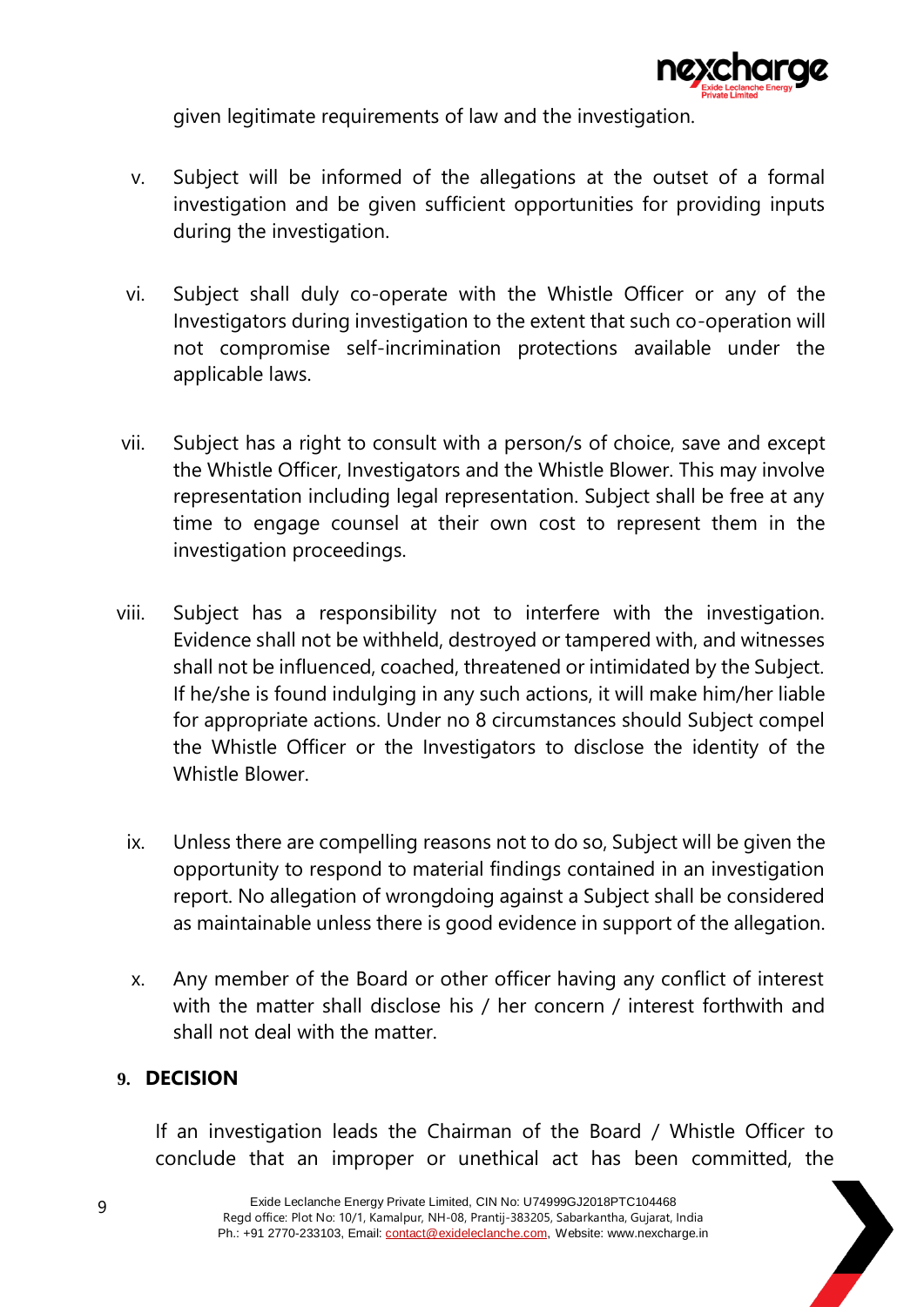

Chairman of the Board/ Whistle Officer shall recommend to the management of the Company to take such disciplinary or corrective action as he may deem fit. It is clarified that any disciplinary or corrective action initiated against the Subject because of the findings of an investigation pursuant to this Policy shall adhere to the applicable personnel or staff conduct and disciplinary procedures.

### **10. REPORTING**

On conclusion of the investigation process, the Whistle Officer shall either:

- a) In case the Protected Disclosure is proved, accept the findings and recommend to the management of the Company such appropriate action as deemed fit as per Company's procedures and take preventive measures to avoid recurrence of the matter.
- b) In case the Protected Disclosure is not proved, extinguish the matter; or
- c) Depending upon the seriousness or the gravity of the matter, may refer the matter to the Audit Committee for carrying out the investigation. On completion of investigation, the Audit Committee shall recommend to the management of the Company to take such appropriate corrective action as the management may deem fit.

The Whistle Officer shall report to the Audit Committee on a regular basis about all the Protected Disclosures referred to him, together with the results and finding of the investigations, if any

# **11. CONFIDENTIALITY**

The complainant, Whistle Officer, the Subject and everybody involved in the process shall maintain confidentiality of all matters under this Policy, discuss only to the extent or with those person as required under this policy for completing the process of investigations and keep the person in safe custody.

# **12. PROTECTION**

i. No unfair treatment will be meted out to a Whistle Blower by virtue of his / her having reported a Protected Disclosure under this policy. Adequate safeguards against victimization of complainants shall be provided. The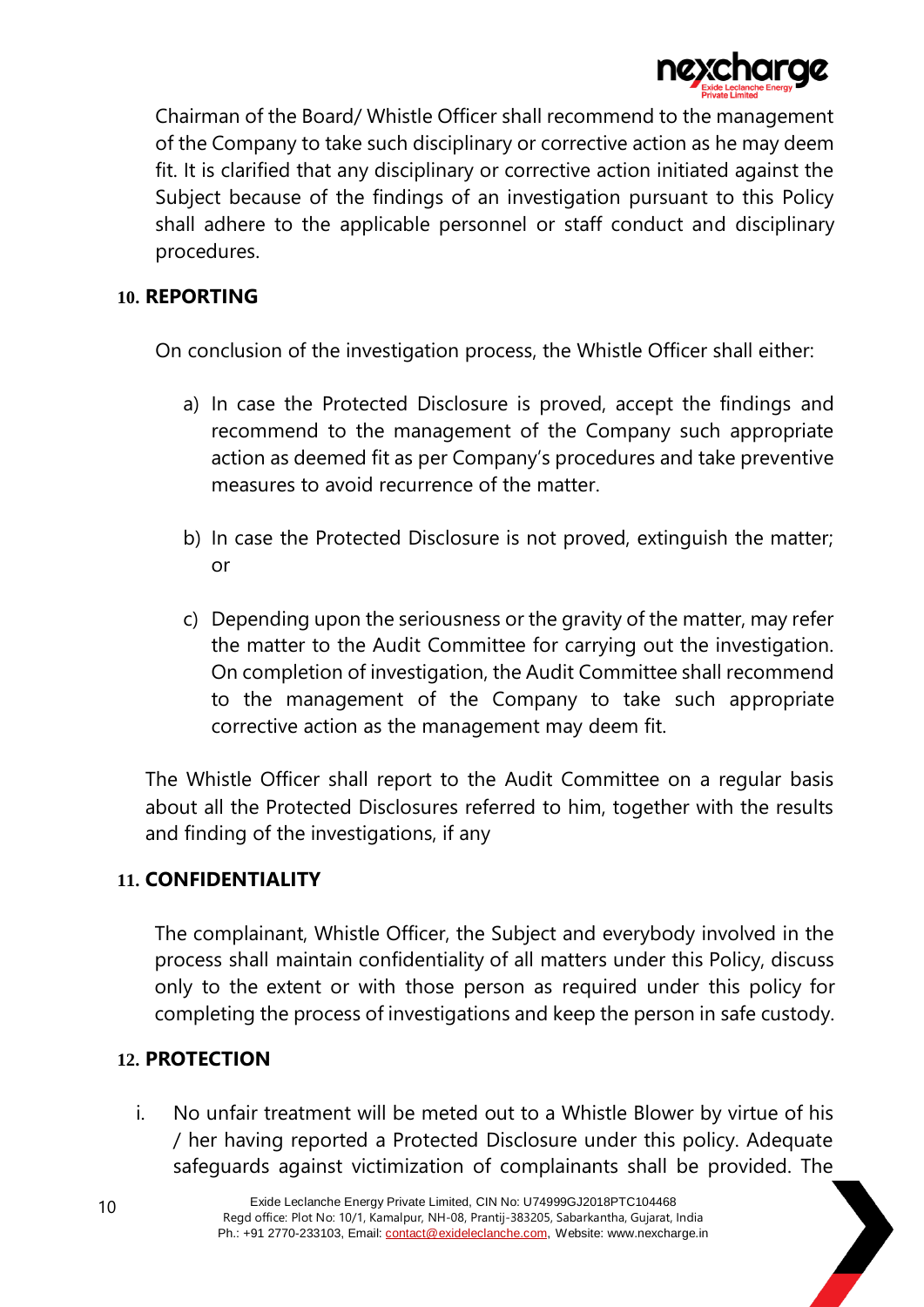

Company will minimize difficulties which the Whistle Blower may experience because of making the Protected Disclosure. The identity of the Whistle Blower shall be kept confidential to the extent possible and permitted under law. Any other employee assisting in the said investigation shall also be protected to the same extent as the Whistle Blower.

- ii. In case a Whistle Blower feels that he/she has been victimized in employment related matters because of reporting about the violation of the Policy, he/ she can submit a 'Grievance' to the Audit Committee, giving specific details of nature of victimization allegedly suffered by him/her. All such grievances will be examined by the aforesaid Audit Committee. The Audit Committee will meet at regular intervals and examine the grievances on their merits. The Audit Committee will also conduct necessary investigation of the concern and recommend appropriate action as the case may be. The decision of the Audit Committee shall be final.
- iii. While Management is determined to give appropriate protection to the genuine Whistle Blower, the Employees and Stakeholder at the same time are advised to refrain from using this facility for furthering their own personal interest. If proved, such intention and action will warrant appropriate action

# **13. DISQUALIFICATIONS FROM PROTECTION**

- a) While it will be ensured that genuine Whistle Blowers will be provided complete protection from any kind of unfair treatment as herein set out, any abuse of this protection for personal gain or otherwise will warrant appropriate action.
- b) Protection under this policy will not imply protection from appropriate action arising out of false allegations made by a Whistle Blower, despite knowing it to be false, or made with a *mala fide* intention.
- c) Whistle Blowers, who make a Protected Disclosure, which has been subsequently found to be *mala fide*, frivolous, baseless, malicious, or reported otherwise than in good faith, will be disqualified from reporting further Protected Disclosures under this Policy. In respect of such Whistle Blower, the Management would reserve its right to take/recommend appropriate action.

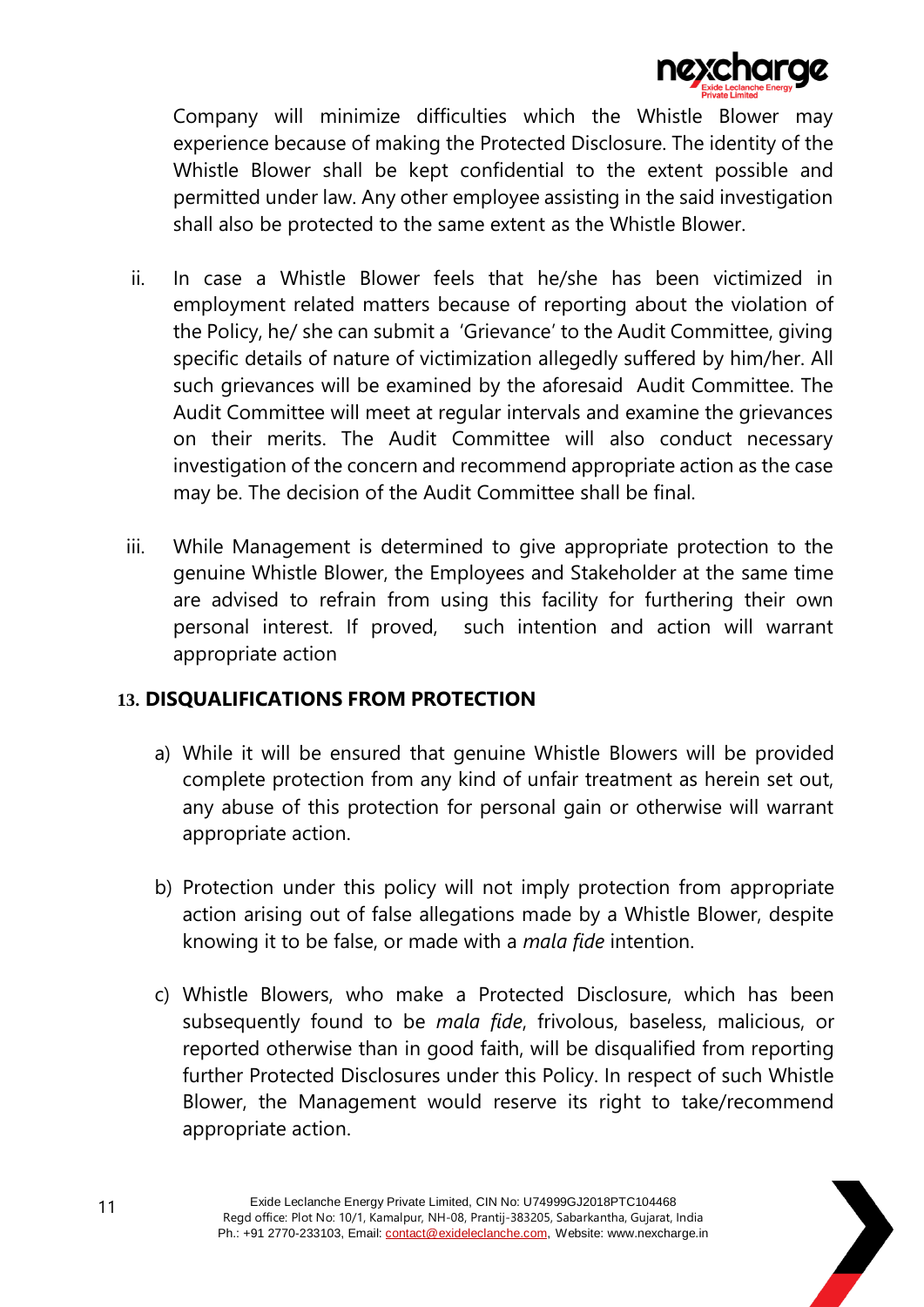

# **14. ACCESS TO CHAIRMAN OF THE BOARD**

The whistle Blower shall have right to access Chairman of the Board directly in exceptional cases and the Chairman of the Board is authorized to prescribe suitable directions in this regard.

# **15. RETENTION OF DOCUMENTS**

All protected disclosures in writing or documented along with the results of Investigation relating thereto, shall be retained for a period of 7 (seven) years or such other period as specifiedby any other law in force, whichever is more.

# **16. PROTECTED DISCLOSURES CONCERNING THE WHISTLE OFFICER**

All Protected Disclosures made by the Employees or Stakeholder where the Subject is the Whistle Officer shall be made to the Audit Committee and the provisions of this Policy shall apply mutates-mutandis to the Audit Committee instead of the Whistle Officer.

All Protected Disclosures concerning the Whistle Officer shall be addressed to:

Chairperson - Audit Committee Exide Leclanche Energy Private Limited Plot No 10/1, NH-08, kamalpura, Prantij- 383205, Sabarkantha

# **17. AMENDMENT**

The Board of Directors shall be responsible for the administration, interpretation, application and review of this policy. The Board also shall be empowered to bring about necessary changes to this Policy, if required at any stage. The Company reserves its right to amend or modify this Policy in whole or in part, at any time without assigning any reason whatsoever. However, no such amendment or modification will be binding on the Employees or director unless the same is notified to them. While, the Company has made best efforts to define detailed procedures for implementation of this policy, there may be occasions when certain matters are not addressed or there may be ambiguity in procedure. Such ambiguities or difficulties will be resolved in line with the broad intent of the policy. The Company may also establish further rules and procedures, from time to time, to give effect to the intent of this policy.